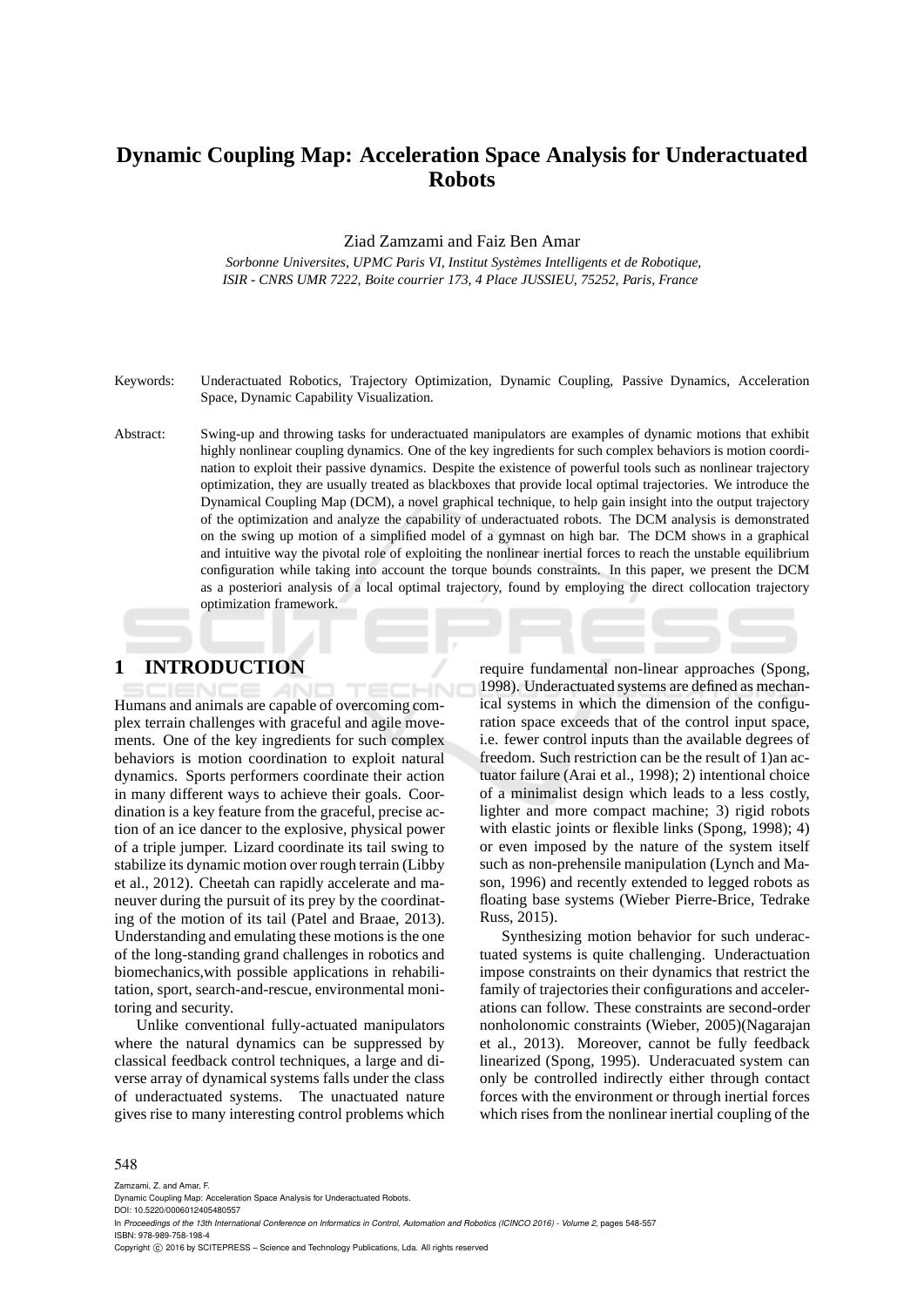articulated system (Tamegaya et al., 2008), in this paper we focus on the latter.

(Hauser and Murray, 1990) introduced a canonical model of underactuated systems known as the Acrobot (for acrobatic robot) introduced by (Hauser and Murray, 1990). It can be considered is a highly simplified model of a human gymnast on the high bar, where the underactuated first joint models the gymnast's hands on the bar, and the actuated second joint models the gymnast's hips. The objective is to swing up the Acrobot from the downward stable equilibrium point to the upright unstable equilibrium point and balance it about the upright vertical. This motion control problem is usually decomposed into two subproblems; first, the swing-up motion control ( $\AA$ ström and Furuta, 2000) (Spong, 1995) (Xin, 2013), once the robot's configuration is brought up to the neighborhood of the unstable equilibrium point, switching to a stabilization controller is necessary(Olfati-Saber, 2001). Several variants of the Acrobot have been proposed either increasing the number of degrees of freedoms (Kurazume and Hasegawa, 2002) (Shkolnik and Tedrake, 2008) (Ibuki et al., 2015) or by varying the placement of the actuators (Luca and Oriolo, 2002). For the sake of illustration, we focus in this paper, on an extended version of the acrobat called the gymnast introduced by (Xin and Kaneda, 2007b) arguing the importance of a third active joint representing the shoulder.

During the last two decades, many researchers have investigated the approach of passivity or energybased control of underactuated mechanical systems. (Lam and Davison, 2006) showed that the coupling becomes more complex when the number of links increases, and its control problem becomes more challenging. (Xin and Kaneda, 2007a) noted that energy based techniques are difficult to apply for higher dimension robots.

### **1.1 Approach and Contribution**

In this work, we employ nonlinear trajectory optimization for the swing-up motion generation and control. Second-order Nonholonomic and torque constraints fit naturally into the direct formulation of trajectory optimization. Furthermore, there exists strong evidence that humans solve task-level and motor-level challenges though optimization processes. A good overview of optimal control in sensorimotor systems is given by (Todorov, 2004).

Trajectory optimization approach is becoming increasingly attractive with the advent of computational power and the recent advances in nonlinear optimiza-



Figure 1: Simplified model of a gymnast on a high bar.



Figure 2: 3-link Gymnast model of underactuated mechanical system with passive joint at the base.

tion (Posa et al., 2013)(Hauser, 2014). Given an initial trajectory that may be non-optimal or even nonfeasible, trajectory optimization methods can often quickly converge to a high-quality, locally-optimal solution.

We analyze the output trajectory using a novel graphical technique that we call "*Dynamic Coupling Map (DCM)*" that help gain insight into the motion of the system. Our ultimate goal for studying such systems is to understand problems of dynamic locomotion in both biological systems and in robotic systems.

The rest of the paper is structured as follow. Section (2) describes the Lagrangian dynamics of underactuated mechanical systems. A presentation of the trajectory optimization formulation is given in section (3). In section (4), we derive the dynamic coupling ellipsoid in both the unactuated acceleration space and the task space. The results of the numerical simulation and a discussion on the benefits of the Dynamic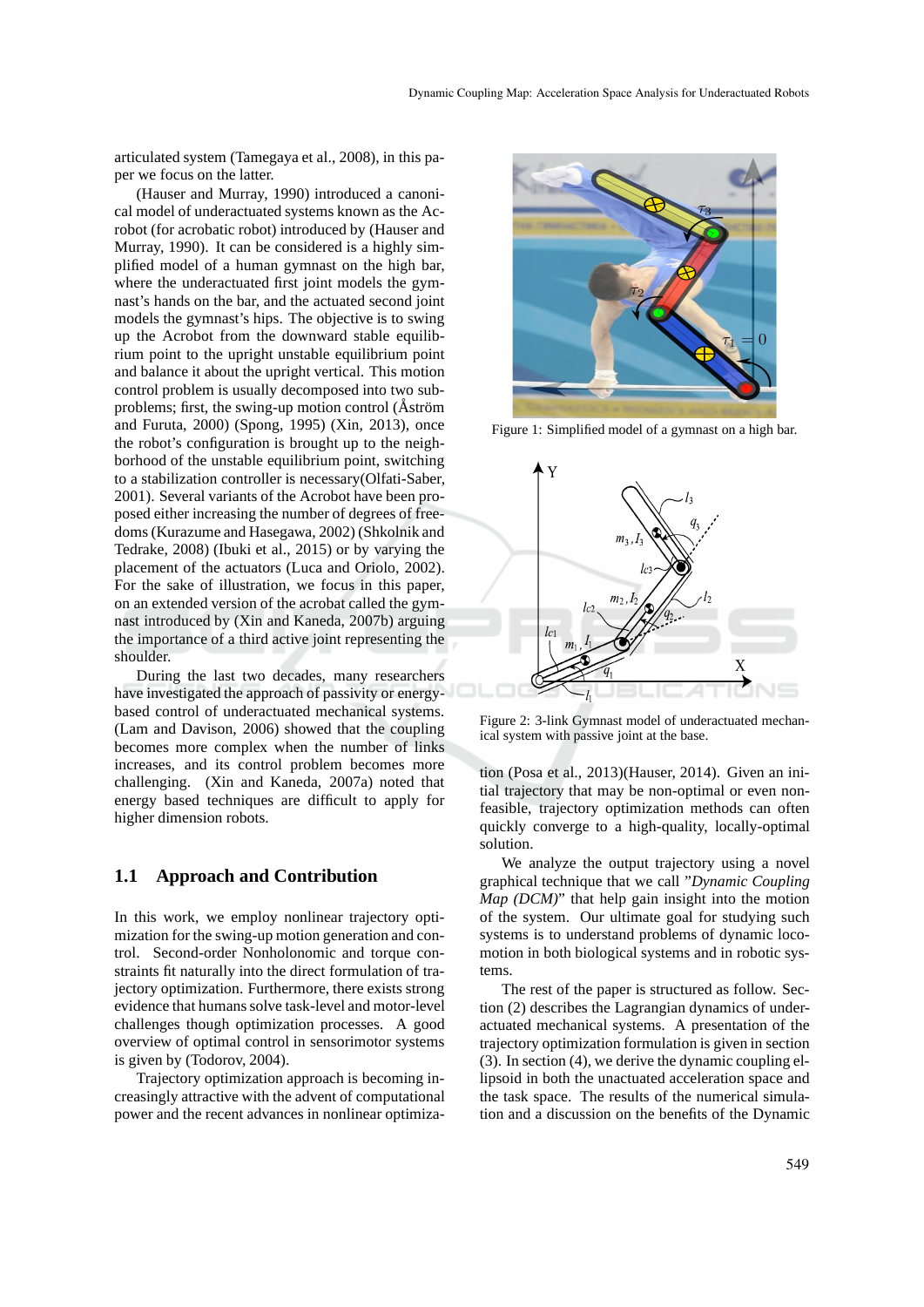Coupling Map as a graphical analysis tool to gain insight to the full acceleration capabilities of the underactuated system is given in(5). A discussion on possible extensions completes the paper.

## **2 LANGRANGIAN DYNAMICS OF UNDERACTUATED MECHANICAL SYSTEMS**

Consider a dynamic system defined on a configuration manifold *Q*. let  $(q, \dot{q}) = (q^1, \ldots, q^n, \dot{q}^1, \ldots, \dot{q}^n)$  denote local coordinates on the tangent bundle *T Q* . We refer to  $q, \dot{q}$ , and  $\ddot{q}$  as the vectors of generalized coordinates, generalized velocities, and generalized accelerations, respectively. Let the system possess a control input space of dimension  $m < n$ , where  $u \in \mathbb{R}^m$  denote the vector of the control variables. Without loss of generality, we decompose the set of generalized coordinates  $q = (q^1, \ldots, q^n) \in \mathbb{R}^n$  into  $q = (q_p, q_a)$  where  $q_p \in \mathbb{R}^{n-m}$ ,  $q_a \in \mathbb{R}^m$  denote the passive degrees of freedom and the actuated degrees of freedom.

$$
q = \begin{bmatrix} q_{p(n-m\times 1)} \\ q_{a(m\times 1)} \end{bmatrix} \in \mathfrak{R}^n \tag{1}
$$

We can then write the Euler-Lagrange equation of motion in a canonical form as

$$
\begin{pmatrix} M_{pp} & M_{pa} \ M_{pa}^T & M_{aa} \end{pmatrix} \begin{pmatrix} \ddot{q}_p \\ \ddot{q}_a \end{pmatrix} + \begin{pmatrix} \mathcal{N}_p(q, \dot{q}) \\ \mathcal{N}_q(q, \dot{q}) \end{pmatrix} = \begin{pmatrix} 0 \\ \tau \end{pmatrix} \quad (2)
$$

where the joint space inertia matrix is decomposed into:

- $M_{pp}$ : represents The inertia matrix for the system seen at the passive articulating subsystem
- *Maa*: represents The inertia matrix of the active articulating subsystem
- *M<sub>pa</sub>*: The inertial coupling term between the active and passive articulating subsystems
- $\ddot{q}_p$  is the second derivative of the floating base's pose (position and orientation) w.r.t time. While  $\ddot{q}_q$  is the *m*-actuated joints acceleration.
- τ: The vector of the joint torques of the articulated system, assuming that articulated system is fully actuated.
- $\mathcal{N}_a(q, \dot{q})$ : is the generalized bias force, it follows that it is the value that  $\tau$  would have to take in order to produce zero joint acceleration, assuming that all the other joint accelerations are zero. Generalized bias force is a vector of force terms that account for Coriolis and centrifugal forces,

gravity. We assume that there exist no external wrenches, for the sake of the clarity of presentation.

•  $\mathcal{N}_p(q, \dot{q})$ : is the generalized bias force acting on the passive subsystem.

### **3 TRAJECTORY OPTIMIZATION**

A trajectory optimization problem seeks to find the a trajectory for some dynamical system that satisfies some set of equality and inequality constraints constraints while minimizing some cost functional. An abstraction of the Lagrangian dynamics in Eq.(2) can be written as a set of differential equations

$$
\dot{x}(t) = f(x(t), u(t))\tag{3}
$$

where  $x =$  *q q*˙ T  $\in \mathbb{R}^{2n}$  represent the system states, assuming the number of generalized coordinates equal to the number of generalized velocities. The input control vector  $u \in \mathbb{R}^m$  and the transition function  $f(.)$ defines the system evolution in time. Trajectory optimization problem seeks to find a finite-time input trajectory  $u(t)$ ,  $\forall \in [0, t_f]$ , such that a given criteria is minimized,

$$
G = \phi(t_0, \mathbf{x}_0, t_f, \mathbf{x}_f) + \int_{t_0}^{t_f} g(t, x, u) dt \tag{4}
$$

where  $\phi$ (,) and  $g($ ,) are the intermediate and final cost function. The objective function can be written in terms of quantities evaluated at the ends of the phases only, in that case it is referred to as the Mayer form. If the objective function only involves an integral it is referred to as a problem of Lagrange, and when both terms are present it is called a problem of Bolza.

The optimization may be subject to a set of boundary constraints

$$
\mathbf{b}_{min} < \mathbf{b}(t_0, \mathbf{x}_0) < \mathbf{b}_{max} \tag{5}
$$

$$
\mathbf{b}_{min} < \mathbf{b}(t_f, \mathbf{x}_f) < \mathbf{b}_{max} \tag{6}
$$

In addition, Dynamic constraints, including the second order non-holonomic constraints, can be added as path constraints

$$
\mathbf{c}_{min} < \mathbf{c}(t, \mathbf{x}(t), \mathbf{u}(t)) < \mathbf{c}_{max} \tag{7}
$$

Bounds on state variables and input control limits are added as

$$
x_{min} \le x(t) \le x_{max} \tag{8}
$$

$$
u_{min} \le u(t) \le u_{max} \tag{9}
$$

The result of the optimization is an optimal trajectory given by  $[\mathbf{x}^*(t), \mathbf{u}^*(t)]$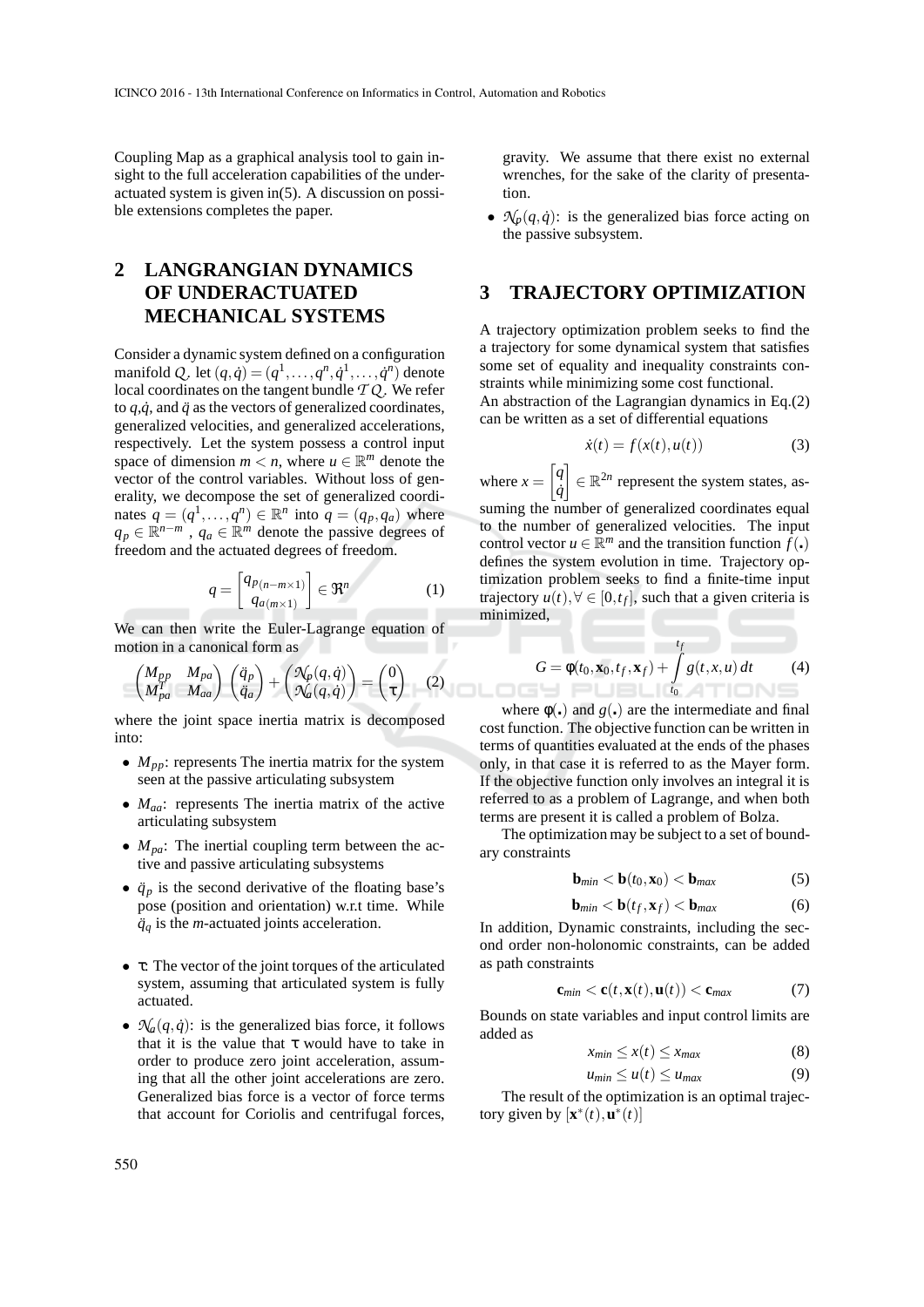To compute a feasible motion plan we transcribe the differential equation of the robot dynamics to algebraic equations and solve them through NonLinear Optimisation (NLP). (Betts, 2010) showed that that NLP can be interpreted as discrete approximations of the continuous optimal control problem. There are mature NLP solvers used in robotics; SNOPT (Gill et al., 2002) which is based on Sequential Quadratic Programming (SQP). The second solver is iPOPT (Wachter and Biegler, 2006) using the Interior Point Method. However, The complete description of the solvers and the algorithms used lies outside of the scope of this paper.

We employ direct method for transcribing and solving the optimal control problem. The solution to an optimal control problem via direct methods scales well to high-dimensional systems. In direct collocation, the optimization searches over a set of decision variables *z*, comprised by a vector of the states and control trajectories discretized over time at certain points or nodes, i.e.,  $z = [xk, uk]$ , for  $k = 1, ..., N$ , where N represents the total number of nodes. Finally The NLP can be formulated as.

minimize  
\n<sub>z</sub> 
$$
G(z)
$$
 (10)  
\nsubject to:  
\n
$$
l \leq \begin{pmatrix} z \\ c(z) \\ Az \end{pmatrix} \leq u
$$
 (11)

In, direct collocation the input is represented as a piecewise-linear. function of time, and the state is piecewise-cubic. The values of the state and control at each knot point are the decision variables. The slope of state is prescribed by the dynamics at each knot point. The collocation points are the midvpoints of each cubic segment. The slope of the cubic at the collocation point is constrained to match the system dynamics at that point, as illustrated in figure(3). For more details the reader is referred to (Betts, 2010)(Betts, 1998).

#### **4 DYNAMIC COUPLING MAP**

## **4.1 Dynamic Coupling in the Unactuated Acceleration Space**

Kinematic and dynamic coupling between the articulated system and the base is usually regarded as unwanted perturbation that degrades positioning accuracy and operational dexterity. In this work we attempt to exploit the dynamic coupling between the unactuated subsystem and its associated active articulated subsystem. we will start first by exploring the



Figure 3: Illustration of the state trajectory discretization occurring in direct collocation optimization. System dynamics  $f(t_c)$  are enforced to match the slope of the cubic  $\dot{x}_c$  at the collocation point  $x_c$ .

relationship between the acceleration space of the unactuated subsystem and the torque space of the active articulating subsystem.

The dynamic equations of the system (2) can be decomposed into two main equations; one describing the dynamics of the passive free-floating base.

$$
-M_p \ddot{q}_p + M_{pa} \ddot{q}_a + \mathcal{N}_p = 0 \tag{12}
$$

and the second equation describing the dynamics of the articulated system

$$
M_a \ddot{q}_a + M_{pa}^T \ddot{q}_p + \mathcal{N}_a = \tau \tag{13}
$$

For the sake of clarity, we dropped the dependence of the force bias terms  $\mathcal{N}_{a,p}$  on  $q, \dot{q}$ .

**Definition 4.1.** *The underactuated mechanical system (2) is locally Strongly Inertially Coupled if and only if*

$$
rank(M_{bm}(q)) = n - m \qquad \text{for all } q \in \mathcal{B}
$$

*where B is a neighborhood of the origin. The Strong Inertial Coupling is global if the rank condition holds for all*  $q \in Q$ 

the strong inertial coupling condition (Spong, 1998) requires that the number of active degrees of freedom be at least as great as the number of passive degrees of freedom.

Under the assumption of Strong Inertial Coupling we may compute a pseudo-inverse  $M_{pa}^{\dagger}$  for  $M_{pa}$  as

$$
M_{pa}^{\dagger} = M_{pa}^{T} (M_{pa} M_{pa}^{T})^{-1}
$$
 (14)

Then active joints generalized accelerations  $\ddot{q}$  in (12) can be expressed as

$$
\ddot{q}_a = -M_{pa}^\dagger M_p \ddot{q}_p - M_{pa}^\dagger \mathcal{N}_p \tag{15}
$$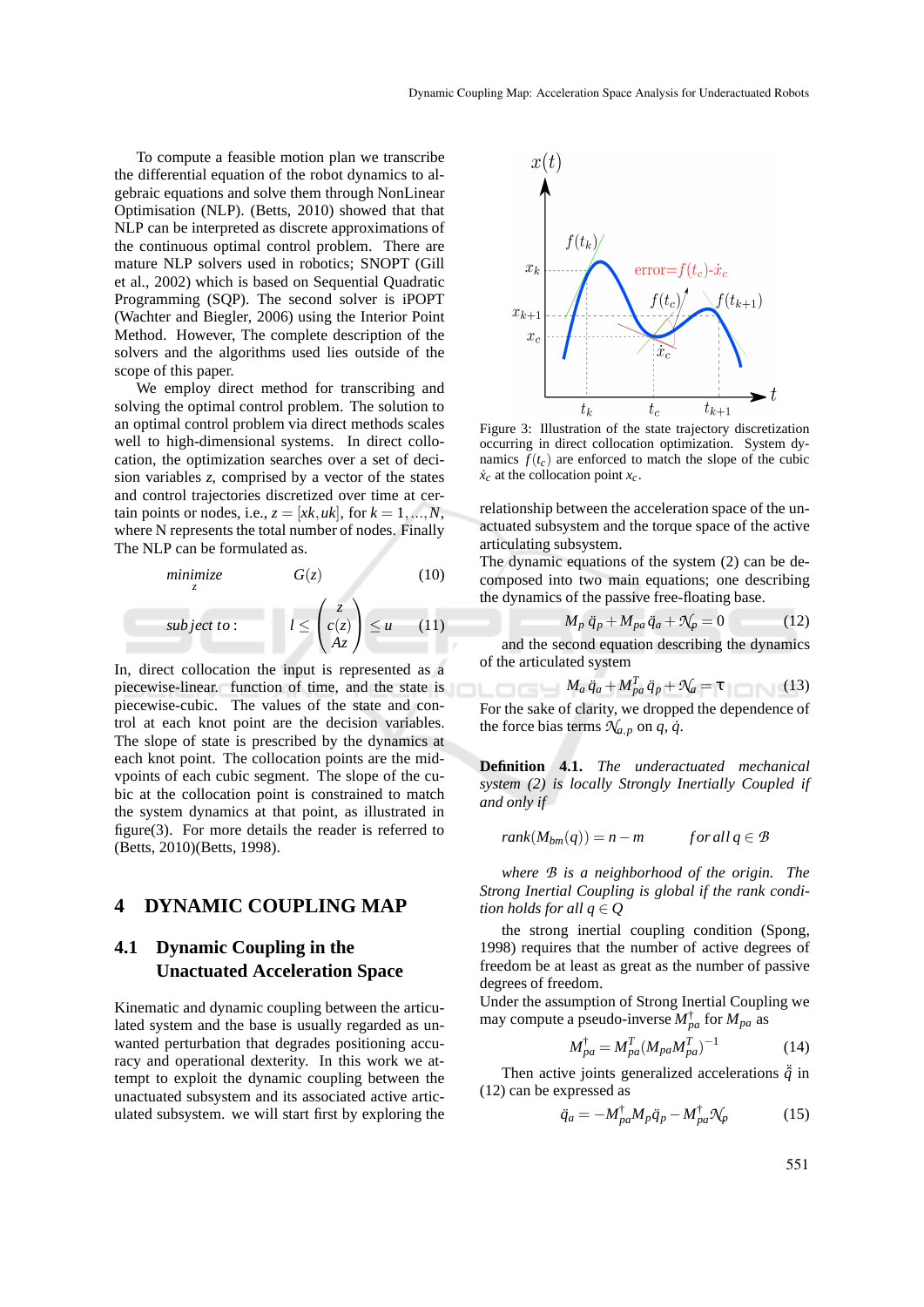By substituting (15) in (13), we can find a relation between the acceleration of the passive subsystem and its *acting surrounding*, which include; Joint torques, Nonlinear inertial forces, Gravity and wrench acting on the end points of the articulated system, if exists.

$$
\ddot{q}_p \left( M_{pa}^T - M_a M_{pa}^\dagger M_p \right) - M_a M_{pa}^\dagger \mathcal{N}_p + \mathcal{N}_a = \tau \quad (16)
$$

we finally express equation (16) as

$$
\ddot{q}_p = \mathcal{Z}^\dagger \left( \tau + \widetilde{\mathcal{H}} \right) = \ddot{q}_{p_\tau} + \ddot{q}_{p_{bias}} \tag{17}
$$

where we introduce the dynamic coupling factor  $Z^{\dagger}$ as

$$
\mathcal{Z}^{\dagger} = \left( M_{pa}^{T} - M_a M_{pa}^{\dagger} M_p \right)^{\dagger}
$$
 (18)

*Z* is the Schur complement (Kolda and Bader, 2008) of the inertia coupling  $M_{ba}$  between the passive subsystem and the active articulating system We denote, as well, the bias term.

$$
\widetilde{\mathcal{N}} = M_a M_{pa}^{\dagger} \mathcal{N}_p - \mathcal{N}_a \tag{19}
$$

equation (17) provides an intuitive comprehension of the influence of different forces on the motion of the passive subsytem:  $\ddot{q}_{p_{\tau}}$  is the acceleration of the passive subsystem due to the torques of the active articulated system,  $\ddot{q}_{p_{bias}}$  is the acceleration due to gravity and non-linear inertial forces, and wrenches acting on the articulated system such as contact forces.

Furthermore, we note that the inverse of the dynamic coupling factor *Z* † act as transmission factor between the control input space  $\tau$  and the acceleration space of the passive subsystem.  $Z^{\dagger}$  is configurationdependent matrix. Thereby, it is possible to search for the configuration that maximizes the dynamic coupling factor which will result in a decrease in the effort expenditure. This formulation of the dynamic equation helps in analyzing the effects of these three sets of variables on the achievable set of free floating base acceleration.

#### **4.2 Dynamic Coupling Ellipsoid**

The goal of the Floating base dynamic coupling ellipsoid is to represent geometrically, in the acceleration space, the ensemble of the accelerations achievable by the unactuated subsystem. The torque limits at each actuator in the articulated system are assumed to be symmetrical, that is,

$$
-\tau_{i,max} \leq \tau_i \leq \tau_{i,max} \tag{20}
$$

The normalized joint torque vector  $\tilde{\tau}$  can be expressed as

$$
\tilde{\tau} = L^{-1}\tau \tag{21}
$$

where the scaling matrix *L* is given by

$$
L = diag(\tau_{1,max}, \tau_{2,max}, \dots, \tau_{n,max})
$$
 (22)

The control input space can then be represented as *m*dimensional sphere defined by

$$
\tilde{\tau}^T \tilde{\tau} \le 1 \tag{23}
$$

By solving Eq.(17) and substituting in Eq.(23) we get the equation of an ellipsoid in the acceleration space of the passive subsystem.

$$
(\ddot{q}_p - \ddot{q}_{p_{bias}})^T (\mathcal{Z}^\dagger L)^{-T} (\mathcal{Z}^\dagger L)^{-1} (\ddot{q}_p - \ddot{q}_{p_{bias}})^T \le 1
$$
\n(24)

which simplifies to

where

$$
(\ddot{q}_p - \ddot{q}_{p_{bias}})^T \tilde{\mathcal{Z}} (\ddot{q}_p - \ddot{q}_{p_{bias}})^T \le 1 \tag{25}
$$

$$
\tilde{\mathcal{Z}} = \mathcal{Z}^T L^{-2} \mathcal{Z}
$$
 (26)

By applying singular value decomposition,  $\tilde{Z}$  can be decomposed into

$$
\tilde{Z} = U \Sigma V^T \tag{27}
$$

where  $U \in \mathbb{R}^{m \times m}$  and  $V \in \mathbb{R}^{n \times n}$  are orthogonal matrices. The principal axis of the  $n - m$ -dimensional ellipsoid is determined by the eigenvectors  $u_i$ , while its length is specified by the corresponding eigenvalue  $\sqrt{\sigma_i}$ . Furthermore, the term  $\ddot{q}_{bias}$  is responsible for translating the ellipsoid center from its origin.

## **4.3 Dynamic Coupling in the Task**

**Space** JBLICATIONS

In certain applications, it is more natural to reason about the underactuated mechanical system in the task space acceleration space, when it is more relevant than the generalized accelerations space. We extend the previous analysis to describe the dynamic coupling between the active subsystem and the task space, while taking into consideration the unactuated nature of the mechanical system.

let  $X = \begin{bmatrix} x_1 & x_2 & \dots & x_d \end{bmatrix}^T$  denote the *d*dimensional task vector, which can represent the Cartesian position of the end effector of the manipulator or the center of mass of the underactuated system or any configuration dependent task can be formulated as  $X = f(q)$ . By taking the Taylor expansion of this mapping we derive the Jacobian that maps the task space velocities to the generalized velocities of the underactuated system.

$$
\dot{X} = J(q)\dot{q} \tag{28}
$$

The task space acceleration can be found by differentiating Eq.(28) with respect to time yielding

$$
\ddot{X} = J(q)\ddot{q} + \dot{J}(q,\dot{q})\dot{q} \tag{29}
$$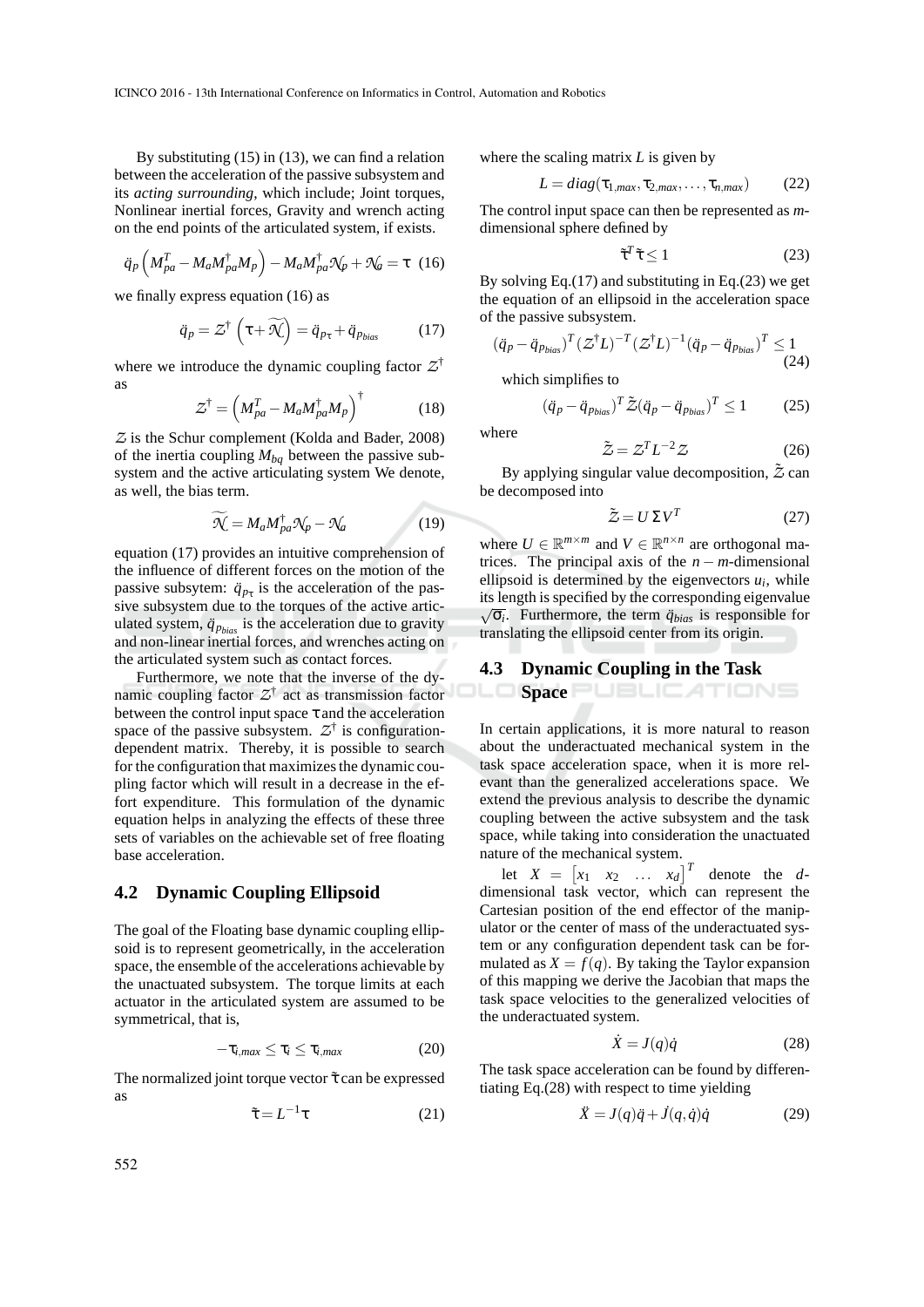we partition further Eq.(29) into passive and active subsystems as follows

$$
\ddot{X} = J_p \ddot{q}_p + J_a \ddot{q}_a + \dot{J}(q, \dot{q})\dot{q} \tag{30}
$$

From Eq.(13) we can express the generalized acceleration of the active subsystem function in torque as

$$
\ddot{q}_a = \bar{Z}(\tau - \mathcal{N}_a) \tag{31}
$$

where

$$
\bar{Z} = M_{pa}^T - M_{aa} M_{pp}^{-1} M_{pa} \tag{32}
$$

The generalized acceleration of the passive subsystem can also be expressed as

$$
\ddot{q}_p = -M_{pp}^{-1} M_{pa} \ddot{q}_a - M_{pp}^{-1} \mathcal{N}_p \tag{33}
$$

By substituting Eq.(31) in Eq.(33) we get

$$
\ddot{q}_p = -M_{pp}^{-1} M_{pa} (\bar{Z}(\tau - \mathcal{N}_a)) - M_{pp}^{-1} \mathcal{N}_p \tag{34}
$$

To find the relationship between the Task space acceleration to the control input space, we substitute Eq.(34) and Eq.(31) in Eq.(29)

$$
\ddot{X} = Z^* \tau + \ddot{X}_{bias} \tag{35}
$$

where  $Z^*$  and  $\ddot{X}_{bias}$  are defined as

$$
\mathcal{Z}^* = J_a \bar{\mathcal{Z}} - J_p M_{pp}^{-1} M_{pa} \bar{\mathcal{Z}} \tag{36}
$$

$$
\ddot{X}_{bias} = J_p M_{pp}^{-1} M_{pa} \mathcal{N}_p - J_p M_{pp}^{-1} \mathcal{N}_a - J_a \bar{Z} \mathcal{N}_a + J(q, \dot{q}) \dot{q}
$$
\n(37)

Following the same procedure in 4.2 for deriving the dynamic coupling ellipsoid in the generalized acceleration space , we can define the dynamic coupling ellipsoid in the task space

$$
(\ddot{X} - \ddot{X}_{bias})^T (Z^* L)^{-T} (Z^* L)^{-1} (\ddot{X} - \ddot{X}_{bias}) \le 1 \quad (38)
$$

### **5 EXPERIMENT RESULTS**

#### **5.1 Model Description**

For the purpose of illustration, we focus our attention to the swing-up dynamic motion of the 'Gymnast' robot shown in figure (2). The Gymnast is a highly simplified approximation of an athlete swinging his body on a high bar. The model is composed of 3 links representing the arm, the trunk and the leg. All 3 links are connected by 1-DoF rotary joints. The arm is connected to the world through a passive joint, while the second and the third joint are active and torque controlled. Assuming symmetrical motion, we restrict our attention to the sagittal plane.

The inertial parameters used are;  $m_1 = 1$  Kg,  $m_2 =$  $m_3 = 2$  Kg denoting the masses of the first, second and third link, respectively. The first link has a length of  $l_1 = 1m$  while the second and third links have lengths of  $l_2 = l_3 = 2m$ . Density assumed to be homogeneous, thus  $l_{c_1} = 0.5m$  and  $l_{c_2} = l_{c_3} = 1m$  denotes the relative positions of the center of mass. The torque limits for actuators are given by  $L = diag(10N.m, 10N.m)$ 

The robot is modeled using MIT toolbox Drake (Tedrake, 2014) in a Matlab environment. The optimization problem is solved using a non-linear optimization solver SNOPT based on Sequential Quadratic Program (SQP) algorithm.

#### **5.2 Results**

The non-linear optimization solver finds a localoptimal trajectory for the dynamic swing up motion of the Gymnast robot. Figure (4) shows a compilation of the motion from the down equilibrium position  $q = \begin{bmatrix} q_1 & q_2 & q_3 \end{bmatrix}^T = \begin{bmatrix} 0 & 0 & 0 \end{bmatrix}^T$  to the up-right unstable equilibrium position  $q = \begin{bmatrix} \pi & 0 & 0 \end{bmatrix}^T$ . The first link is shown in blue, while the second and third links are shown in red and yellow, respectively. Figure (6) and figure (5) shows the evolution of the generalized position and velocities during swing up motion, respectively. We can note that although we have set an initial guess of the time span of the motion to be  $t_0 = 6$ seconds the optimization achieved the goal configuration with an optimal time of  $t^* \simeq 4$ . Figure (7) shows the optimal torque control policy for the actuated subsystem,  $\tau_2 \& \tau_3$  in this case.

The Dynamic coupling analysis is depicted in Table(1), Table (2)  $&$  Table (3). Each column represents an instance of the motion with an interval of 0.3 seconds. The first row shows snapshots of the configurations of the 'Gymnast' robot during the swing-up trajectory. The second row shows only the shape of the corresponding dynamic coupling ellipsoids in the task space. In this case, it offers an intuitive Cartesian acceleration of the terminal organ representing the foot (colored in purple). The horizontal acceleration is depicted on the abscissa, while the vertical acceleration is depicted on the ordinate. The principal axis and scale of the dynamic coupling ellipsoid is determined by singular value decomposition of  $(Z^*L)^{-T}(Z^*L)^{-1}$  in equation (38). The third row shows the trajectory of the dynamic coupling ellipsoid while taking into consideration the non-linear inertial forces. Unlike row 2 which shows the dynamic coupling ellipsoid centered at the origin, row 3 shows the displaced ellipsoid due to the contribution of the nonlinear inertial forces  $\ddot{X}_{bias}$  in equation (37). The vector of displacement from the instantaneous origin is represented by an arrow.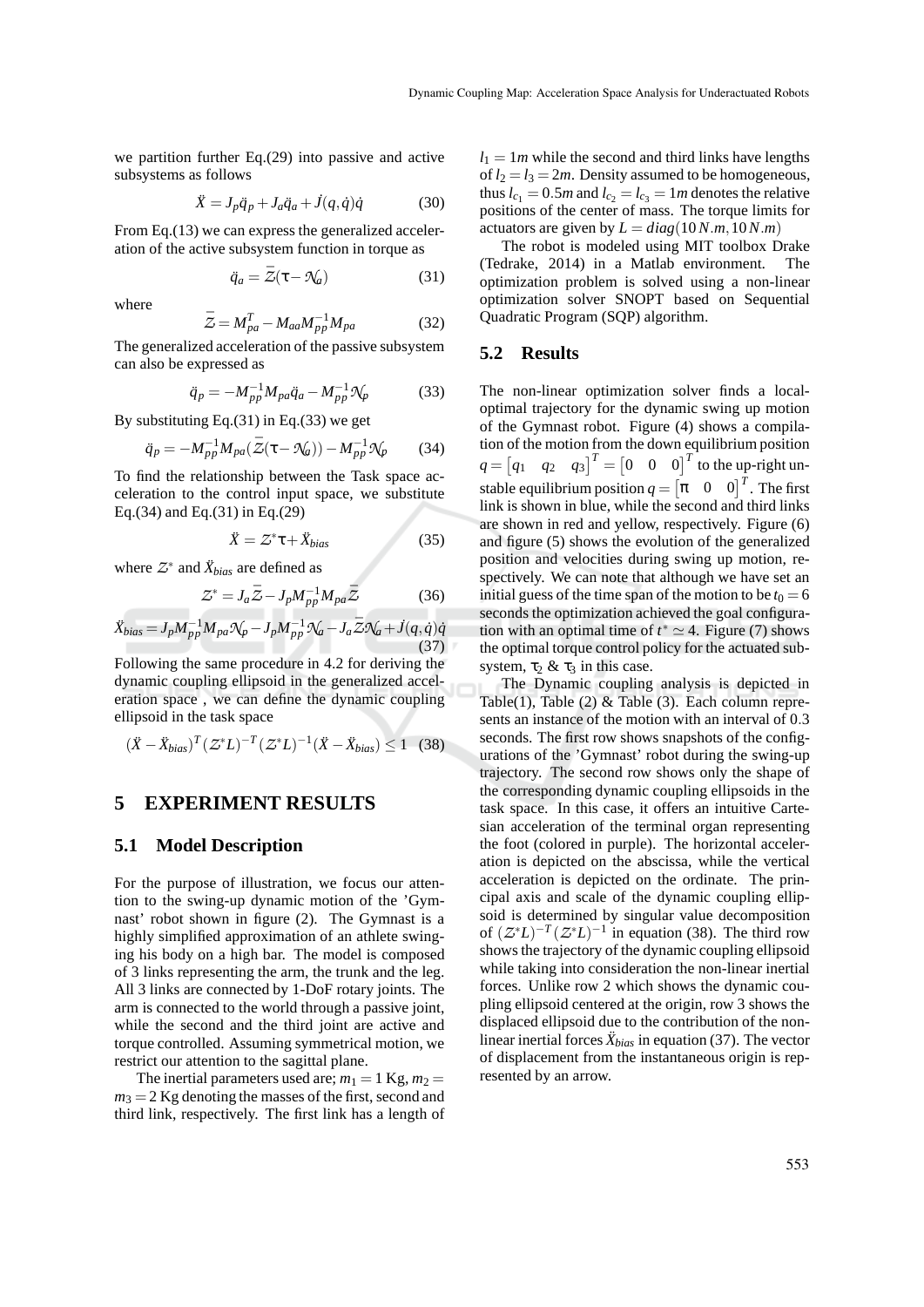Table 1: Snapshots of the swing-up trajectory: The first row shows the configurations of the 'Gymnast' robot during the swing-up trajectory. The second row shows the shape of corresponding dynamic coupling ellipsoids. The Third row shows the trajectory of the dynamic coupling ellipsoid while taking into consideration the non-linear inertial forces. The first link with a passive joint is shown in blue. The second and third link with active joints are shown in red and yellow, rescpectively.



### **5.3 Discussion**

Trajectory optimization proved to be an interesting approach to generate high quality dynamic motion despite its local optimality aspect. Moreover, its natural capacity to integrate all types of constraints (linear, nonlinear, complementarity problems), objective functions and application-related heuristics allowed it to gain traction in the robotics community. However, after many iterations, the optimization solver outputs a single local optimal trajectory without any insight into the nature of the given trajectory. The swing up motion example illustrates the emergence of nontrivial solution to the torque control, velocity and position trajectory from simple core principles (goal configuration, torque limit, dynamic model).

We use the Dynamic Coupling map (DCM) to analyze the dynamic motion given by the optimization. To facilitate the navigation and explanation of the DCM, let the location of each cell in table (1) be given by the triplet  $(t, r, c)$ , where  $t \, r$  and  $c$  corresponds to the number of table, row and column, respectively. The 'Gymnast' starts from an equilibrium position depicted in cell $(1,1,1)$ , where the dynamic coupling el-



Figure 4: Local-optimal swing-up motion.

lipsoid in the task space representing the maximum acceleration capacity of the terminal organ (shown in purple) is shown in cell $(1,2,1)$ . Since the starting configuration is singular the Jacobian-dependent el-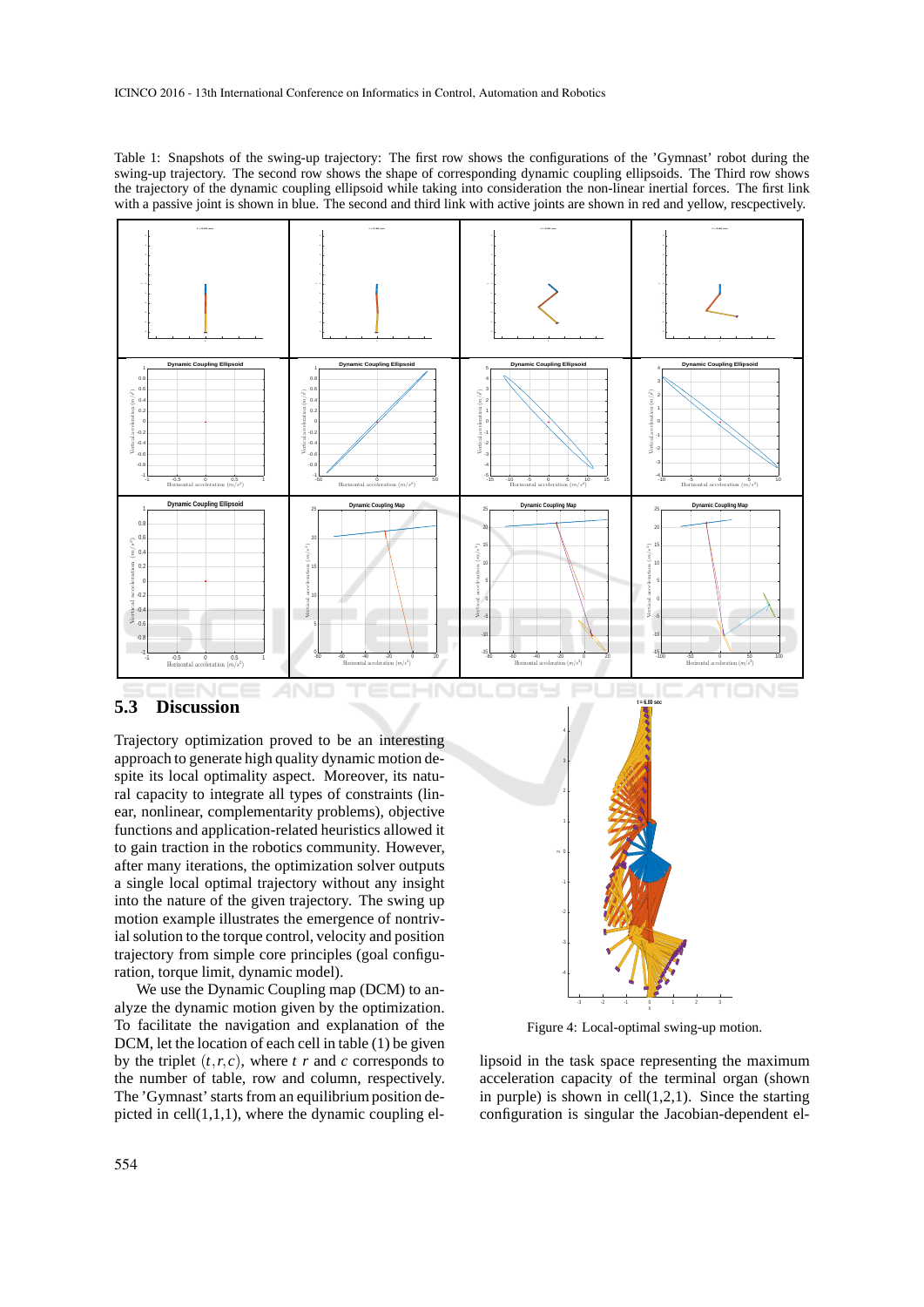Table 2: Continued.

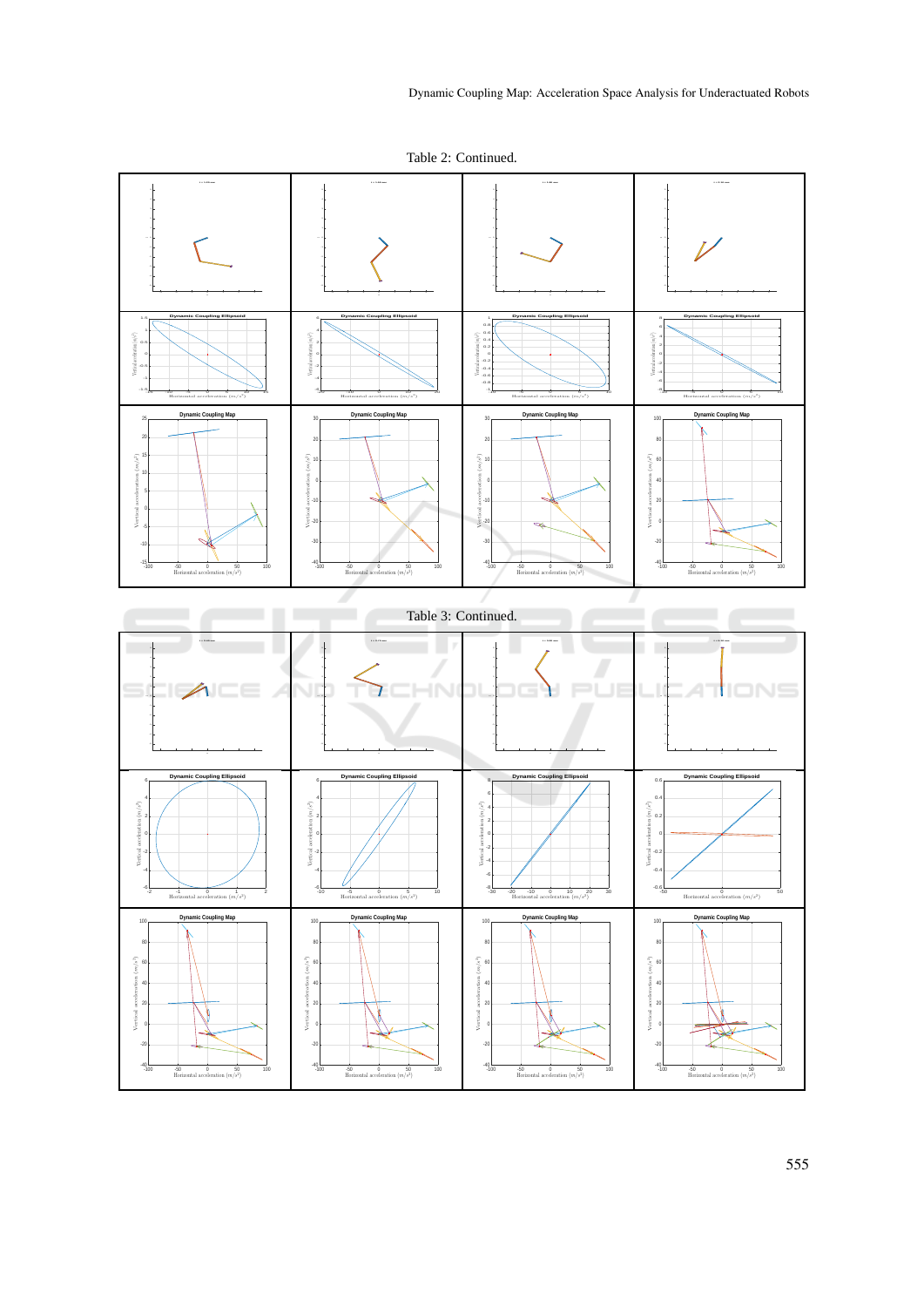

Figure 5: Local-optimal Generalized Velocities Profile for the swing-up motion.



Figure 6: Local-optimal Generalized Coordinates Profile for the swing-up motion.



Figure 7: Local-optimal Torque Control Profile for the swing-up motion.

lipsoid fails to give any valuable information at this configuration, except that it is singular. The Gymnast starts applying torque at the shoulder and the knee (Joint  $2 \& 3$ ). However, it is clear from figure (7) that the Gymnast hits already the torque limits at 10 (Nm). The Dynamic Coupling ellipsoid (DCE), depicted in cell(1,2,2), shows the limited capacity of the underactuated robot to accelerate in the vertical

direction (limited at a range of  $+/- 1 \frac{m}{s^2}$ ) while most of the actuation effort can be transmitted in the horizontal direction range  $(+/-50 \frac{m}{s^2})$ . We observe that DCE is almost degenerate due to the near singular configuration. In other words, it means that the actuators solely fails to move the underactuated robot directly to the upright configuration. However, in the following frames the robot exploit the passive dynamics by swinging to acquire a vertical acceleration capacity beyond what is provided by the actuators. By inspecting cell(1,3,2), we can see that the DCE shape, determined by actuator torque limits, doesn't tell the whole story. That is because the DCE is shifted from its origin by the vector  $\ddot{X}_{bias}$  which is influenced by the velocity-dependent nonlinear inertial forces. Cell $(1,3,2)$  shows that the DCE origin is shifted to 20  $m/s^2$  due to the nonlinear inertial forces. In the following frames, we find that the optimization starts exploiting this displacement to increase the vertical acceleration capacity. Cell(2,3,3) shows that optimization was able to increase the vertical acceleration to about 90  $m/s^2$  thanks to the exploitation of the velocity-dependent non-linear inertial forces. Another interesting observation, is that at this specific instant at  $t = 2.2s$  in figure (7), we can see that the robot reduce its independence on the torque effort and start exploiting its own passive dynamics to pursue its movement towards the goal configuration. In 3, we observe that the robot starts stabilizing its motion by decelerating towards the goal configuration with zero velocity.

The current presentation of the Dynamic Coupling Map highlight the importance of the velocitydependent nonlinear inertial forces to achieve highly dynamic motions. The DCM maps the interplay of the input control space and the dynamic coupling to achieve a desired acceleration. Although the current presentation provides '*a posteriori*' graphical analysis of the dynamic capability of underactuated manipulators, it raises an interesting question about the possibility of exploiting this map to design an optimal trajectory '*a priori*'.

## **6 CONCLUSIONS AND FUTURE WORK**

Motivated by the agile motion of humans and animals in nature, we have employed Direct collocation trajectory optimization to find optimal control policy for the swing up motion of a gymnast on high bar. We have introduced the Dynamical Coupling Map (DCM), a graphical technique, to gain insight into the output trajectory of the optimization and analyze the